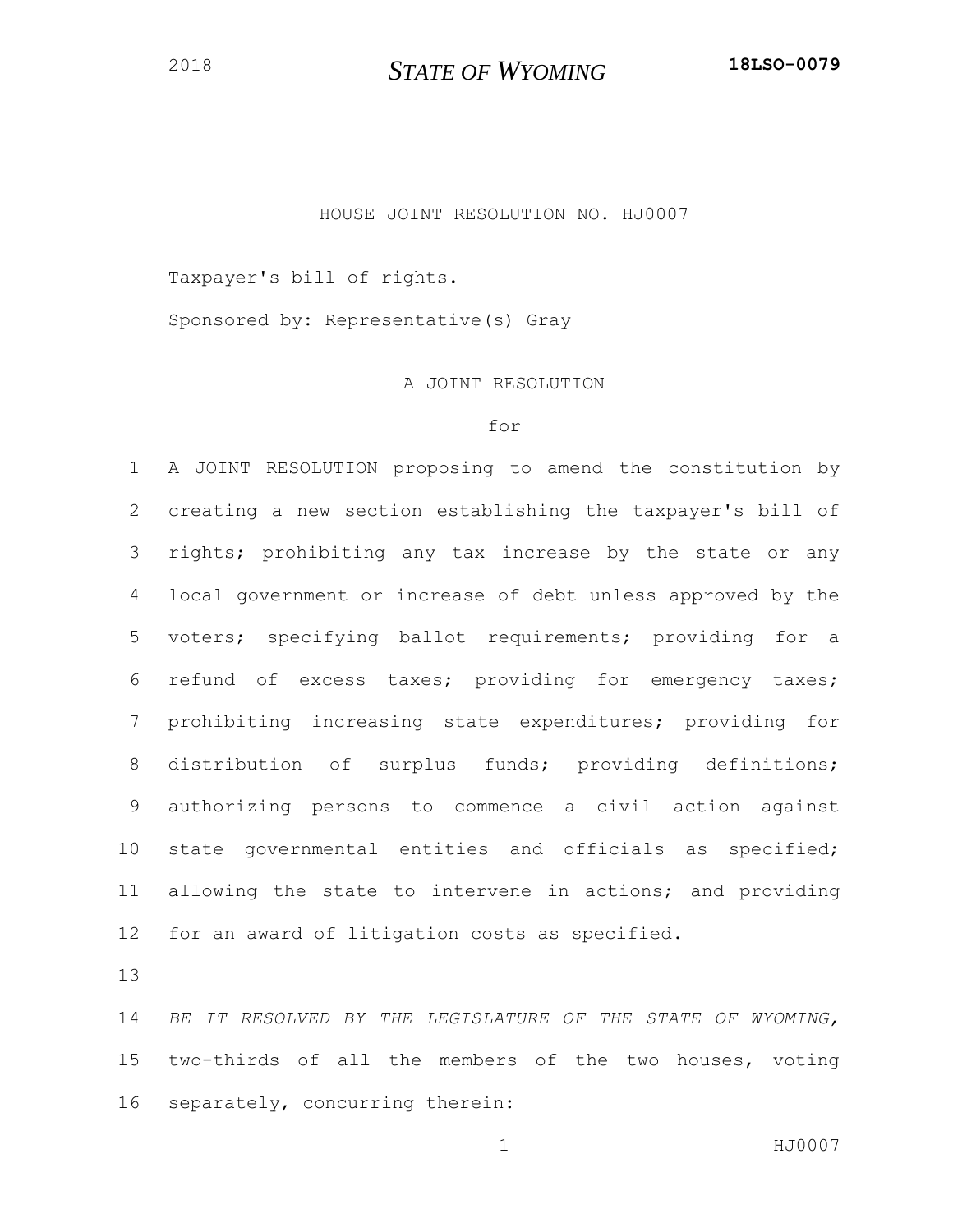| $\overline{2}$ | Section 1. The following proposal to amend Wyoming          |
|----------------|-------------------------------------------------------------|
| 3              | Constitution, Article 1, by creating a new Section 40 is    |
| 4              | proposed for submission to the electors of the State of     |
| 5              | Wyoming at the next general election for approval or        |
| 6              | rejection to become valid as a part of the Constitution if  |
| 7              | ratified by a majority of the electors at the election:     |
| $\,8\,$        |                                                             |
| $\mathsf 9$    | Article 1, Section 40. Taxpayer's bill of rights.           |
| 10             |                                                             |
| 11             | Taxpayer's bill of rights. The following shall<br>(a)       |
| 12             | apply:                                                      |
| 13             |                                                             |
| 14             | (i) Districts shall have voter approval<br>in               |
| 15             | advance for:                                                |
| 16             |                                                             |
| 17             | Any new tax, tax rate increase, mill<br>(A)                 |
| 18             | levy above the mill levy for the prior year, valuation or   |
| 19             | assessment ratio increase for any property class, extension |
| 20             | of an expiring tax or adoption of any tax policy directly   |
| 21             | causing a net tax revenue gain to any district; and         |
| 22             |                                                             |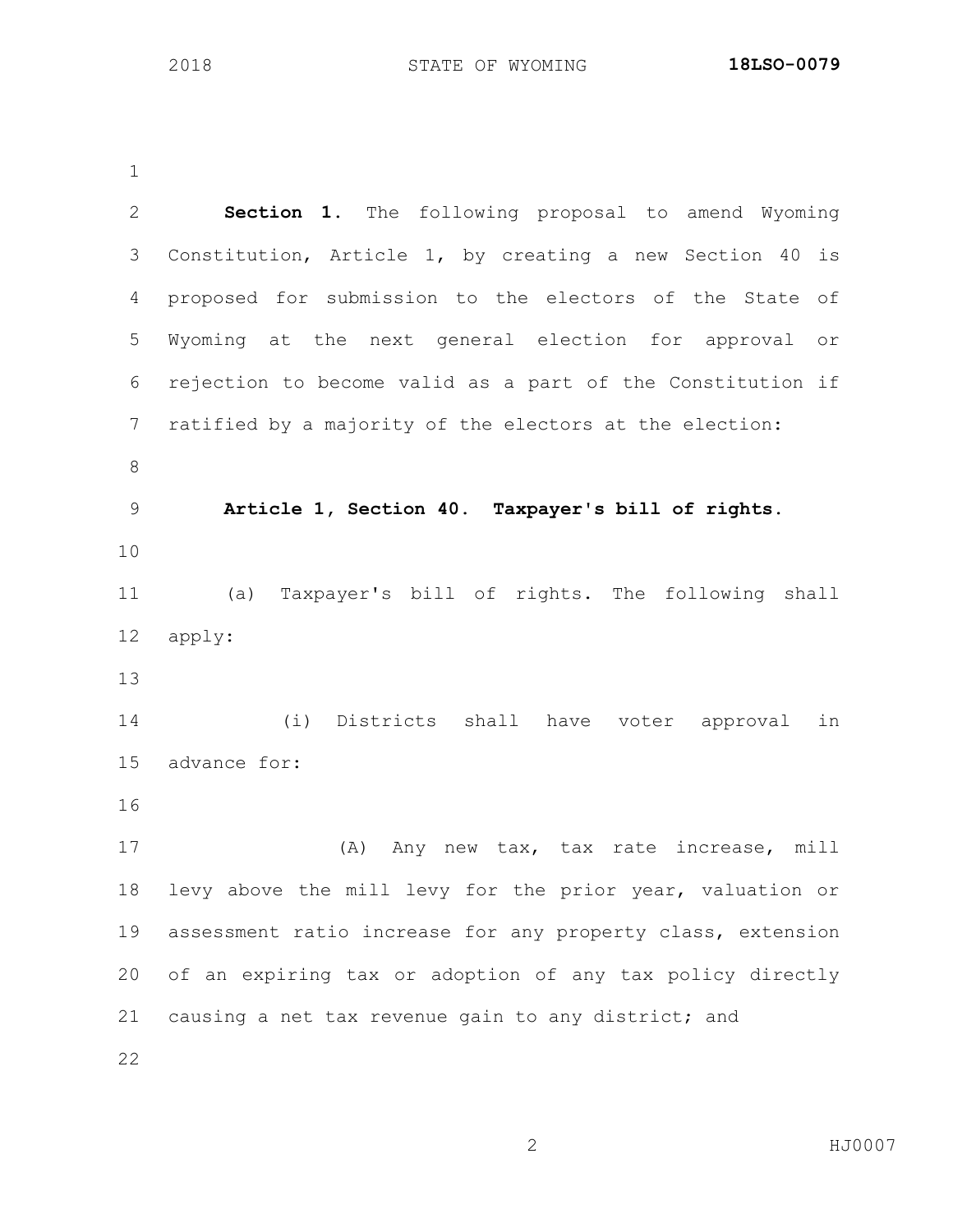(B) Except for refinancing district bonded debt at a lower interest rate or adding new employees to existing district pension plans, the creation of any multiple fiscal year direct or indirect district debt if the district does not have adequate present cash reserves pledged irrevocably and held for payments on the debt in all future years. (ii) The requirements of paragraph (i) of this subsection requiring voter approval shall not apply: (A) To an emergency tax or budget increase. An emergency shall be declared only after approval by a two-thirds (2/3) vote of all members of each of the two (2) houses of the Wyoming legislature, voting separately, and signature by the governor for a state tax or budget increase or by two-thirds (2/3) of the members elected to the governing body of any other district imposing or increasing a tax. Any revenue raised under this subsection which is not expended on the emergency for which it was raised shall be refunded in the fiscal year following the expiration of the emergency. An emergency tax imposed under this subsection shall be approved by the voters on the next

HJ0007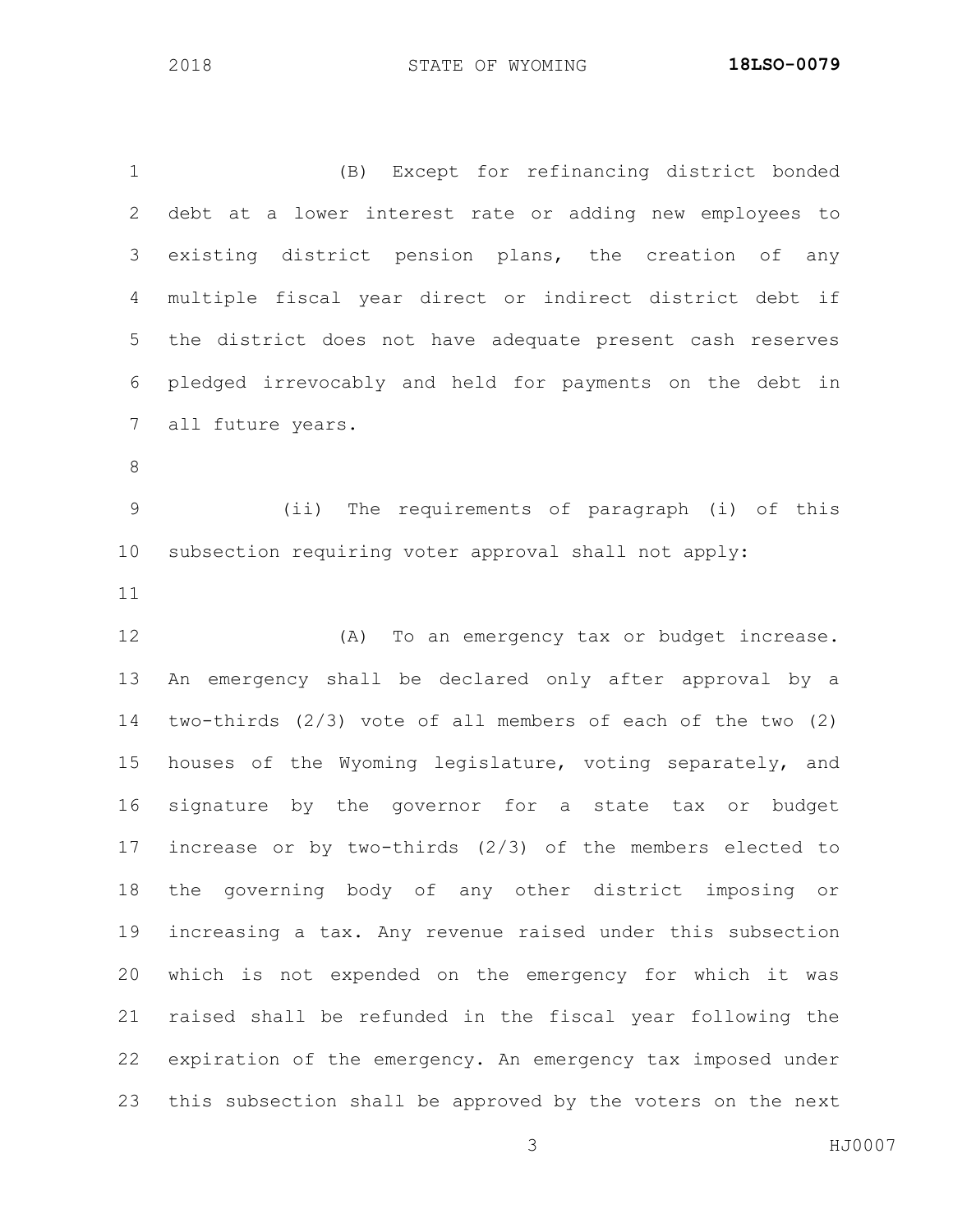regular election that is more than sixty (60) days following the declaration of the emergency. If the emergency is not approved under this subsection, the emergency tax shall end on the first day of the month immediately following the month the election results are reported; or

 (B) When annual district revenue is less than annual payments on general obligation bonds, pensions and final court judgments. This paragraph shall only apply for the amount of time necessary to provide for the deficiency.

 (iii) Ballot issues shall be decided in a state general election, biennial local district election or on the first Tuesday in November of odd-numbered years. At least thirty (30) days before a ballot issue election, districts shall mail at the least cost, and as a package where districts with ballot issues overlap, a titled notice or set of notices addressed to "All Registered Voters" at each address with one (1) or more active registered electors. Title notices shall have this order of preference: "NOTICE OF ELECTION TO INCREASE TAXES/TO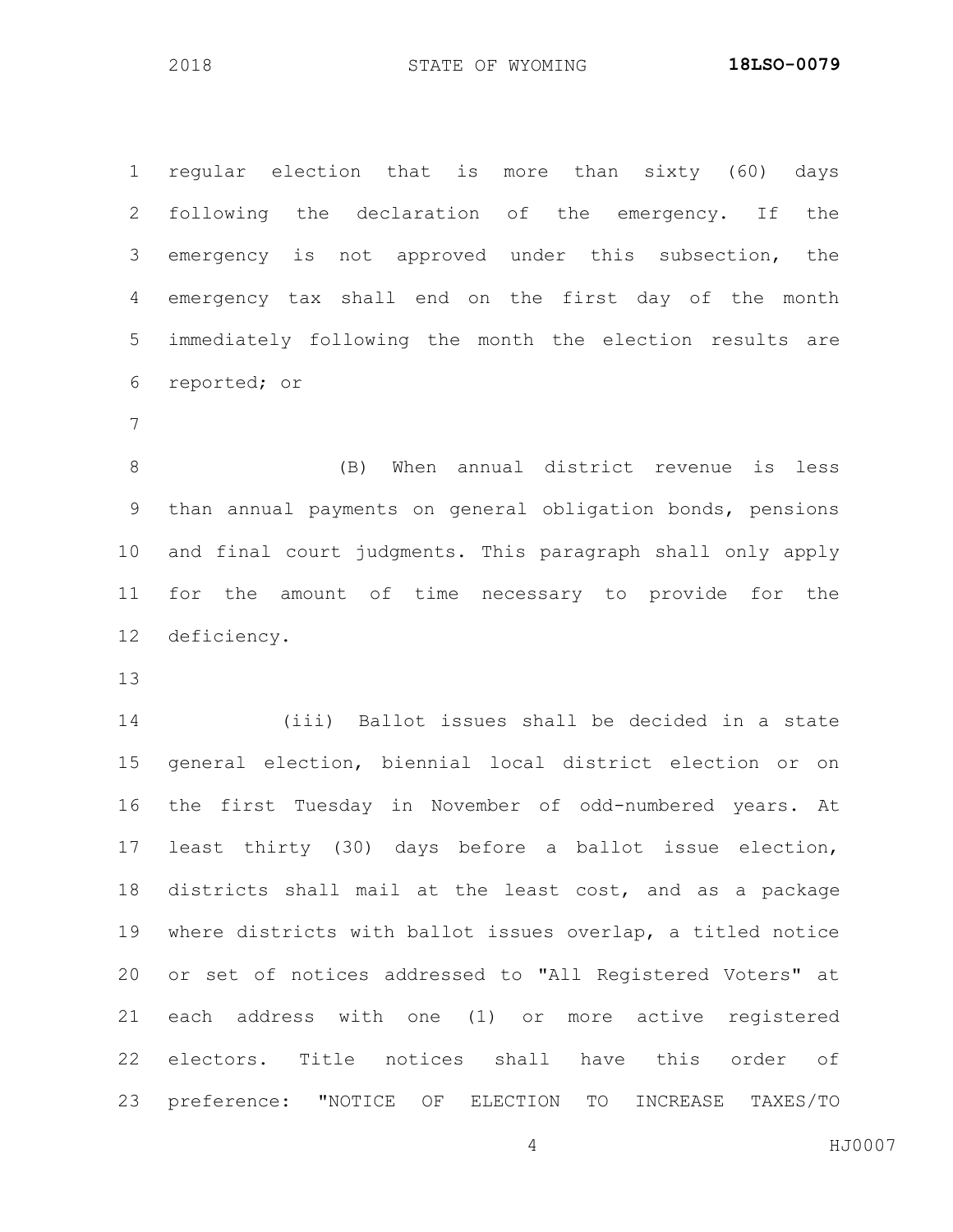INCREASE DEBT/ON A CITIZEN PETITION/ON A REFERRED MEASURE." Except for district voter approved additions, notices shall include only: (A) The election date, hours, ballot title, text of the ballot and local election office address and telephone number; (B) For proposed district tax or bonded debt increases, the estimated or actual total of district fiscal year spending for the current year and each of the past four (4) years, and the overall percentage and dollar change; (C) For the first full fiscal year of each proposed district tax increase, a district estimate of the maximum dollar amount of each increase and of district fiscal year spending without the increase; (D) For proposed district bonded debt, the principal amount of proposed debt and the maximum annual and total district repayment cost, the principal balance of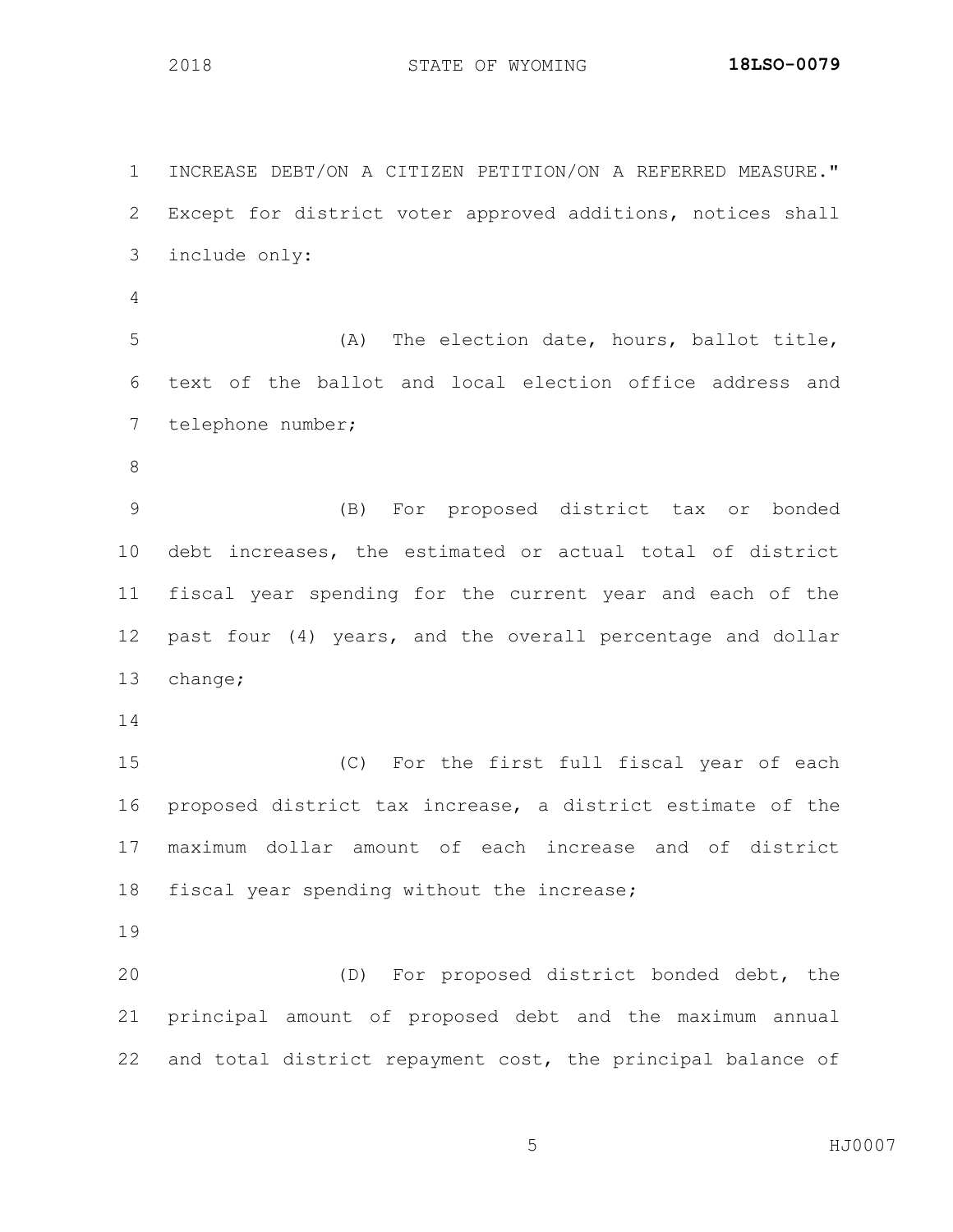total current district bonded debt and the maximum annual and remaining total district repayment cost;

 (E) Two (2) summaries, of not more than five hundred (500) words each, one (1) for and one (1) against the proposal, of written comments filed with the election officer not more than forty-five (45) days before the election. No summary shall include the name of any person or private group or any endorsement of or resolution against the proposal. Petition representatives following these rules shall write the summary for the petition. The election officer shall maintain and accurately summarize all other relevant written comments.

 (iv) Unless authorized by later voter approval, if a tax increase or fiscal year spending exceeds the estimate provided in paragraph (iii)(c) of this subsection for the same fiscal year, the tax increase shall thereafter be reduced up to one hundred percent (100%) in proportion to the combined excess revenue, and the combined excess revenue shall be refunded in the next fiscal year;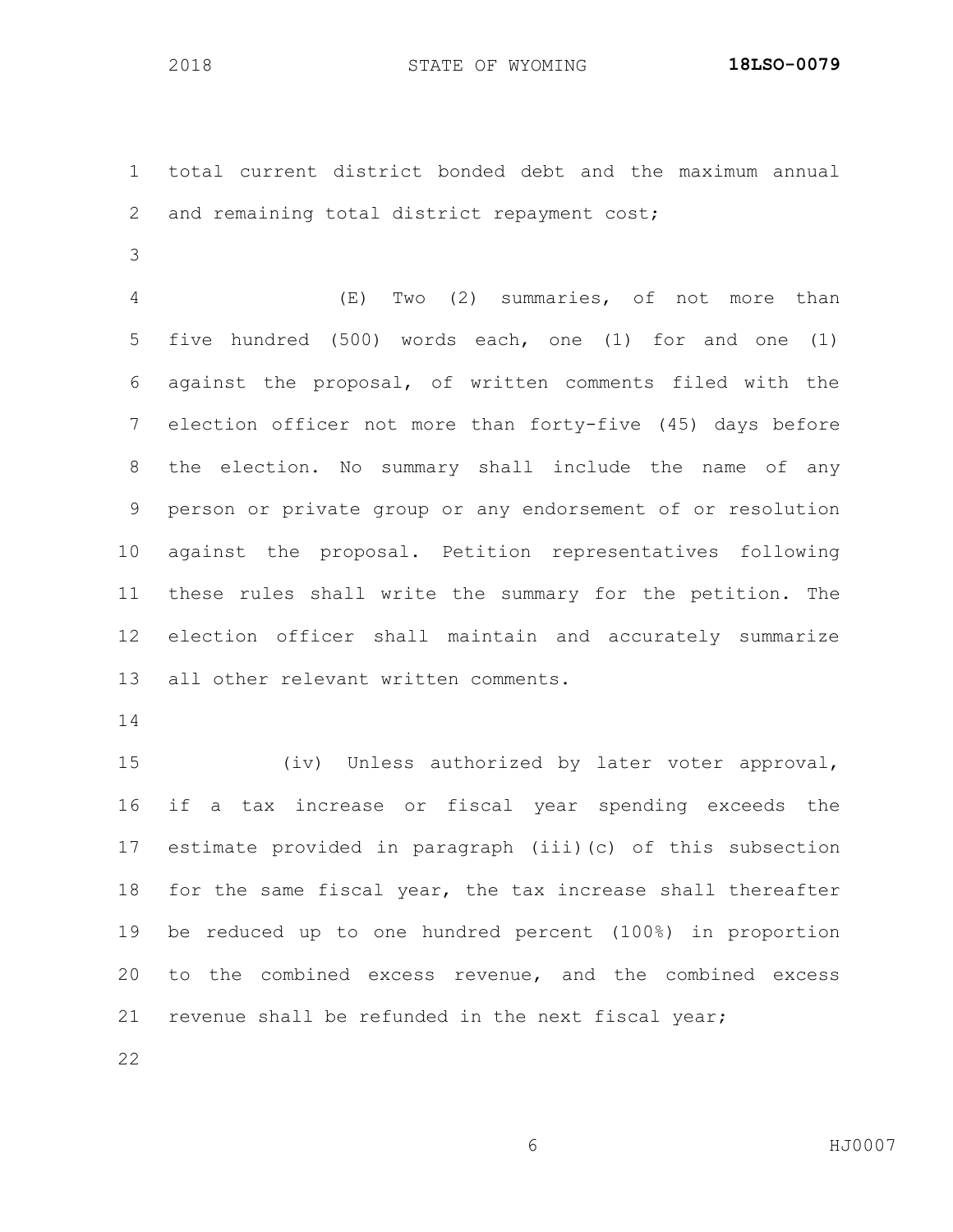(v) District bonded debt shall not be issued on terms that could exceed its share of its maximum repayment costs as provided in paragraph (iii)(D) of this subsection; (vi) Ballot titles for tax or bonded debt increases under this section shall begin, "SHALL (DISTRICT) TAXES BE INCREASED (amount of first year dollar amount, or if phased in, the final full fiscal year dollar amount) ANNUALLY?" or "SHALL (DISTRICT) DEBT BE INCREASED

 (principal amount), WITH A REPAYMENT COST OF (maximum total district cost)?";

 (vii) In addition to the limits on increasing taxes under paragraph (i) of this subsection, the maximum annual percentage change in state fiscal year spending shall not exceed inflation in the prior calendar year plus the positive percentage change in state population in the prior calendar year, adjusted for revenue changes approved by voters after the effective date of this section. Expenditures shall be made using a zero-based budgeting process as determined by the legislature. Any negative population change shall not be deducted in the calculation of the maximum spending limit under this subsection.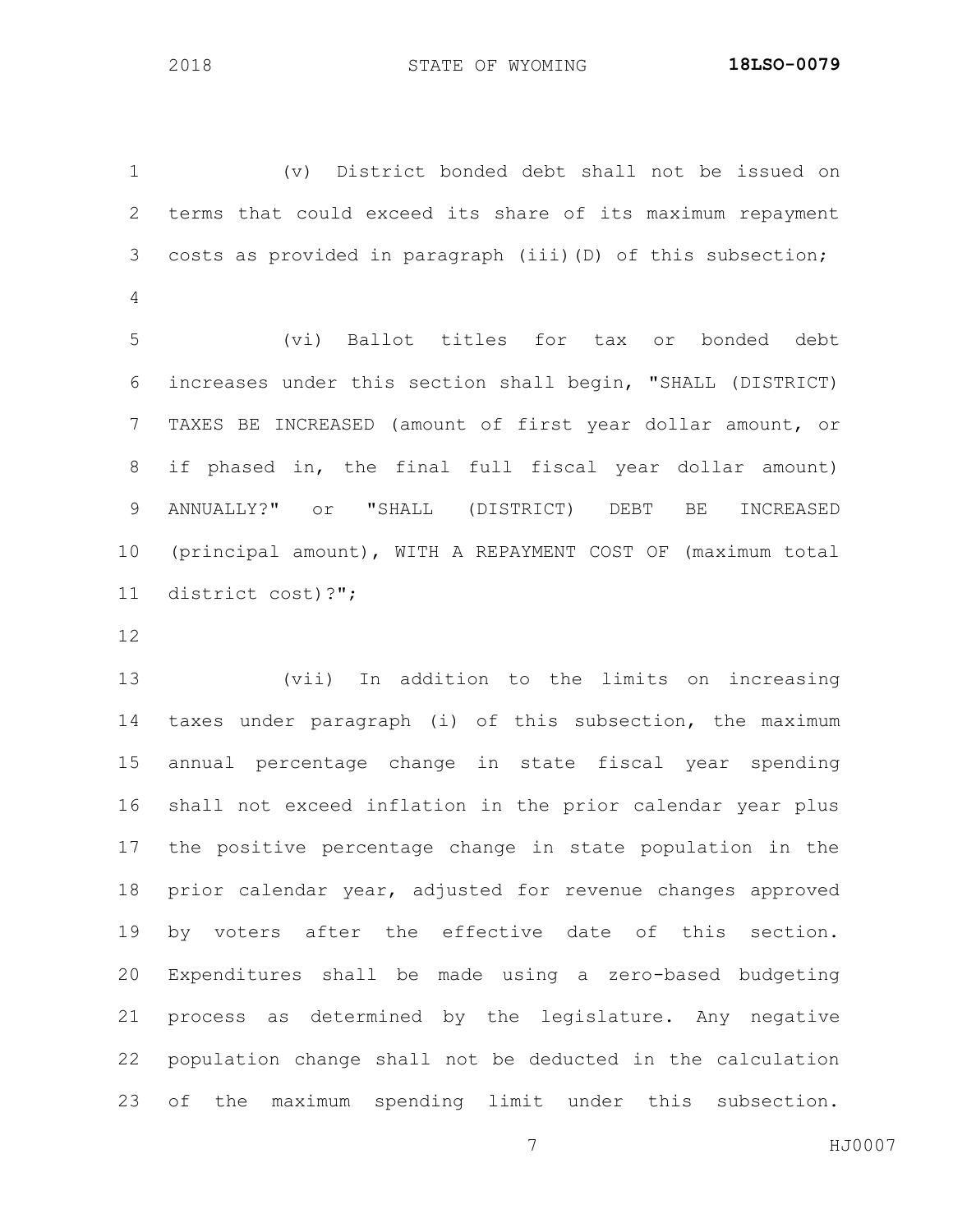Population shall be determined by annual federal census estimates and the population shall be adjusted every decade to match the federal census; (viii) Any surplus annual funds after the spending limits under paragraph (vii) of this subsection are met shall be distributed as determined by the legislature in the following ranges: (A) Seventy percent (70%) to eighty percent (80%) of the surplus shall be deposited into reserve accounts, provided that not more than fifteen percent (15%) of this amount shall be placed in the permanent Wyoming 14 mineral trust fund or other inviolate account; (B) Ten percent (10%) to twenty percent (20%) of the surplus shall be deposited into capital accounts for future construction projects or other future improvements; (C) Ten percent (10%) to twenty percent (20%) of the surplus shall be returned to the voters of Wyoming via a rebate check.

8 HJ0007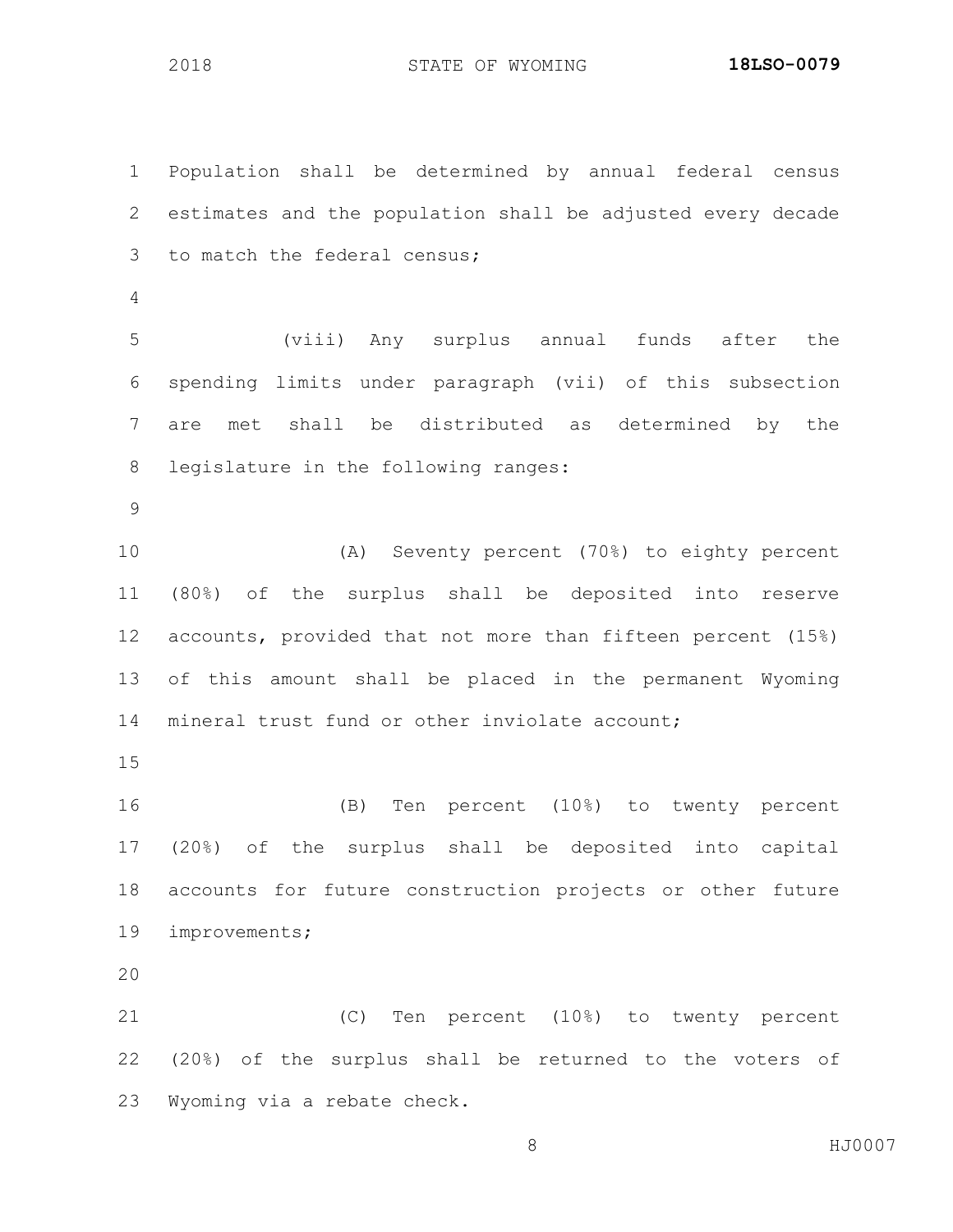(ix) The intent of this section is to reasonably restrain most the growth of government. All provisions of this section are self-executing and severable and shall supersede conflicting state constitutional, state statutory, charter or other state or local provisions. Any other limits on district revenue, spending and debt shall be removed or limited only through voter approval under paragraph (iii) of this subsection;

 (x) Individual or class action enforcement suits may be filed for any violation of this section and shall have the highest civil priority of resolution. Successful plaintiffs under this paragraph shall be awarded allowed costs and reasonable attorney fees. A district shall not be entitled to costs or fees for a suit under this paragraph unless it is ruled frivolous. Revenue collected, kept or spent illegally before a suit is filed under this paragraph shall be refunded with ten percent (10%) annual simple interest from the initial conduct. Subject to judicial review, districts may use any reasonable method for refunds under this paragraph, including temporary tax credits or rate reductions;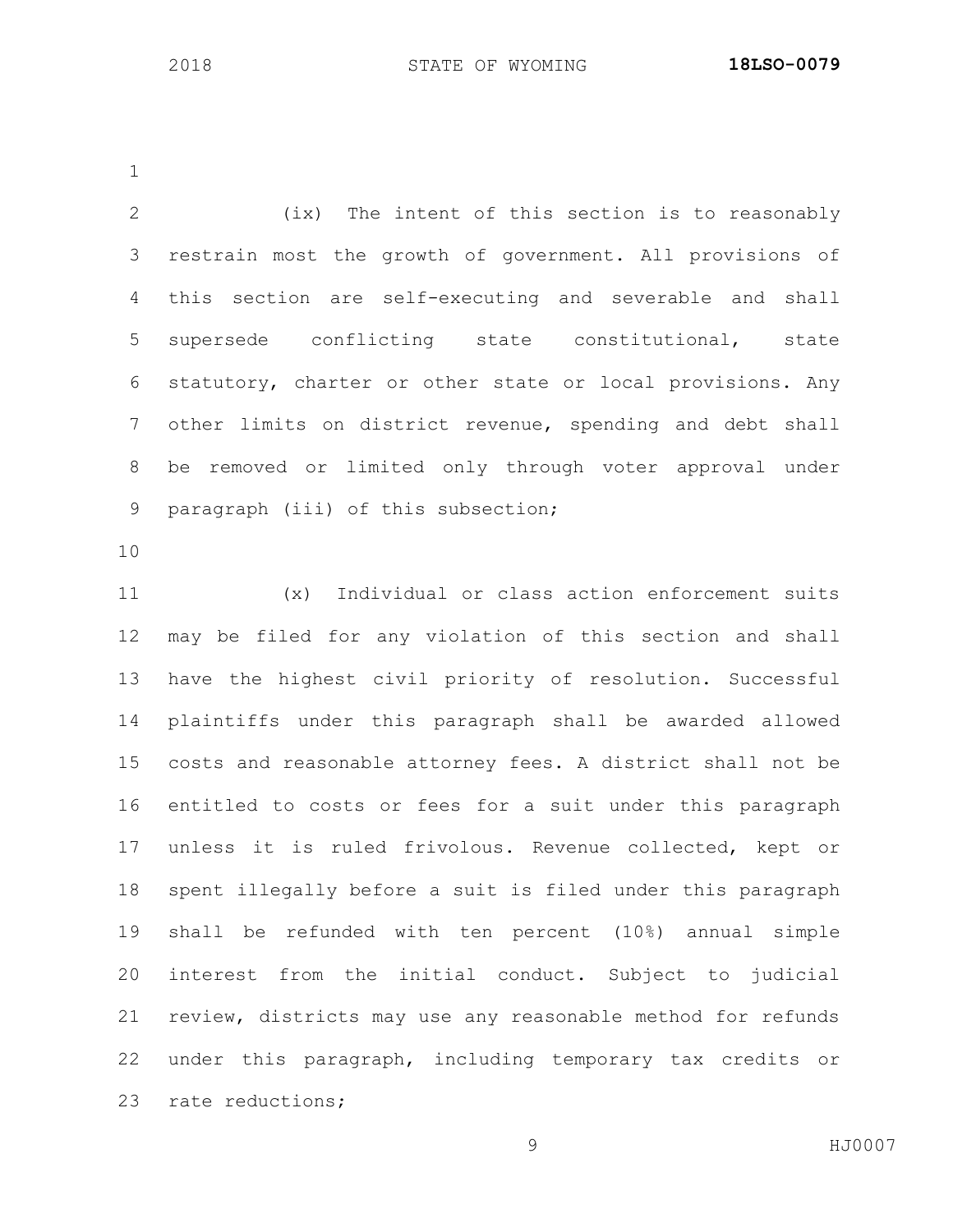(xi) Nothing in this section shall be interpreted to increase the taxing authority of any district prior to the effective date of this section; (xii) Taxpayer standing. The following shall apply: (A) Any citizen of the state of Wyoming may commence a civil action on his own behalf against the state of Wyoming, any state governmental entity or official for alleged violations or to compel compliance with the constitution and laws of the state of Wyoming; (B) Any action filed pursuant to this paragraph shall be filed in the district court for Laramie county; (C) The state of Wyoming may intervene as a matter of right in any action filed pursuant to this paragraph; 

HJ0007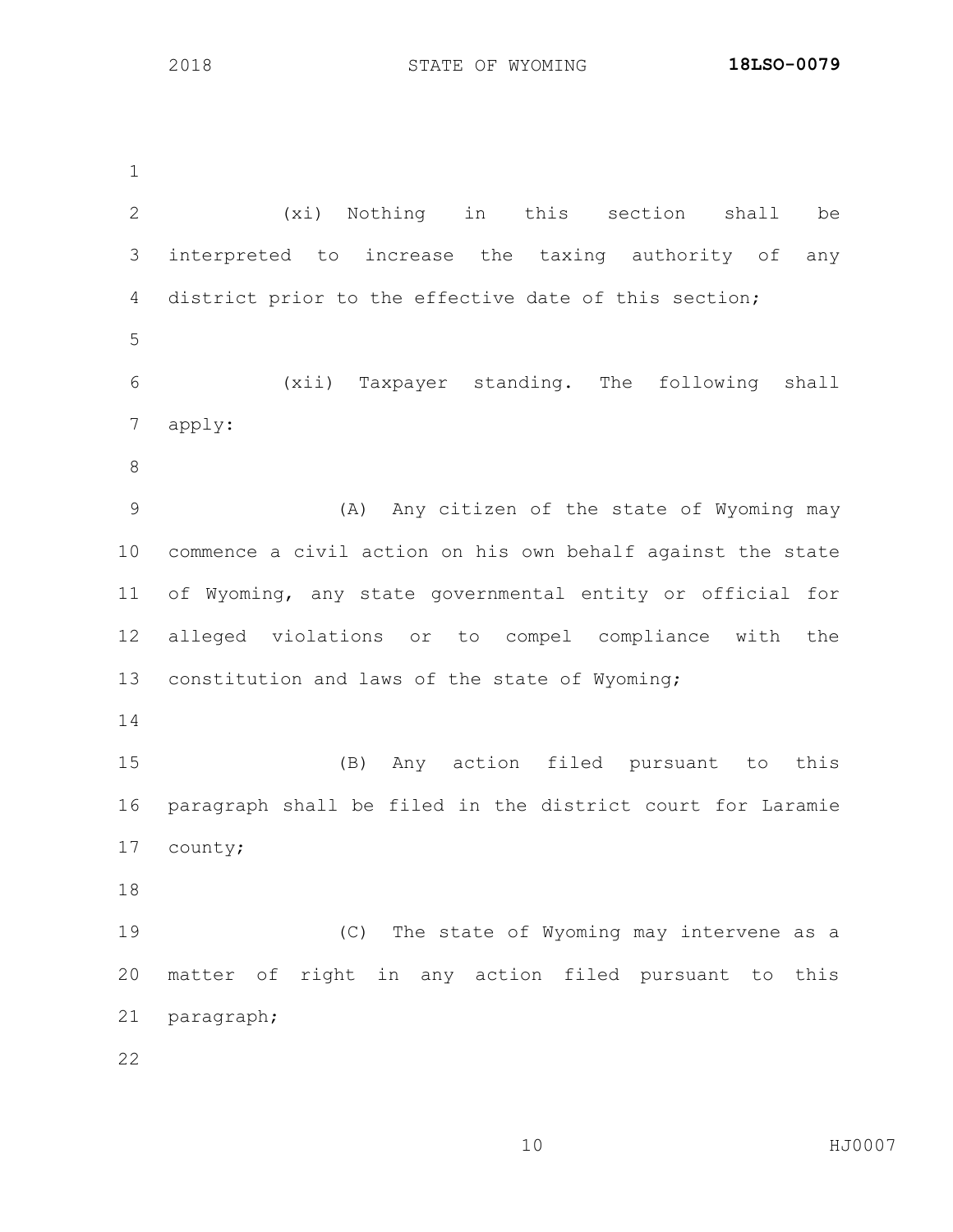(D) The court, in issuing any final order in any action brought pursuant to this paragraph, may award costs of litigation including attorney and expert witness fees to any party whenever the court determines an award is appropriate; (E) The availability of judicial review shall not be construed to limit the operation of rights established in this paragraph; (F) Nothing in this paragraph shall limit any existing civil or criminal penalty or right arising out of a violation of any provision of the constitution or laws 14 of the state of Wyoming pertaining to separation of powers, procurement and state contracts. (xiii) As used in this section: (A) "District" means the state, any local 20 government or political subdivision with taxing authority;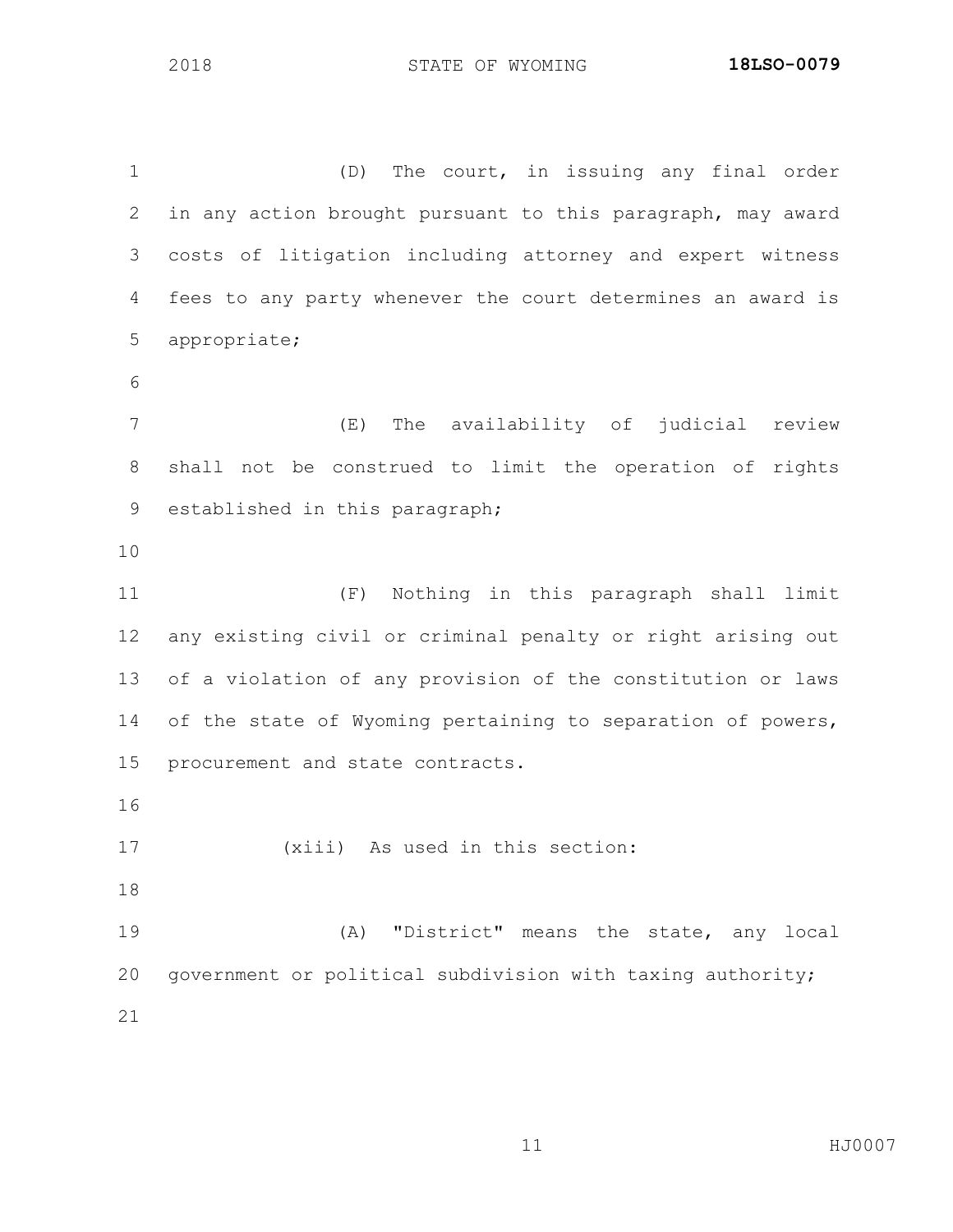(B) "Emergency" shall not include ordinary economic conditions including a structural budget deficit or salary or fringe benefit increases; (C) "Fiscal year spending" means all state expenditures including expenditures from reserves. "Fiscal year spending" shall not include expenditures for schools from the school foundation program account, expenditures for school capital construction, refunds made in the current or next fiscal year or expenditures made from gifts, federal funds, collections for another government, pension contributions by employees, pension fund earnings, damage awards or property sales; (D) "Inflation" means the percentage change in the annualized Wyoming cost of living index produced for the second quarter by the state of Wyoming economic analysis division; (E) "Tax" means any financial charge, however denominated, imposed by a district and from which revenue accrues to government, other than: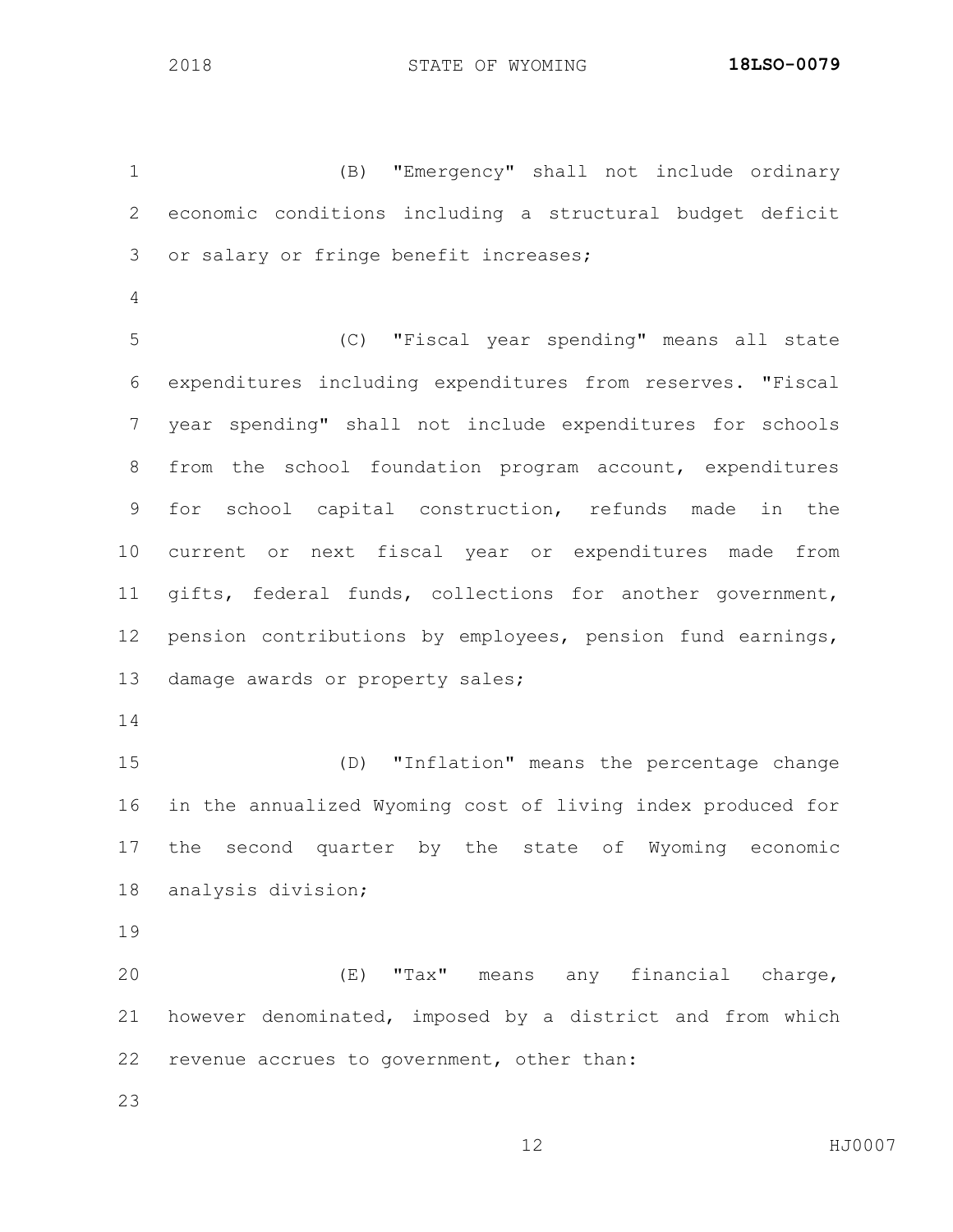(I) The price paid in a voluntary transaction in a competitive market where the item for which the price is being imposed is not monopolized by government, including but not limited to educational tuition; or (II) Civil and criminal fines and other charges collected in cases of restitution or violation of law or contract. **Section 2.** That the Secretary of State shall endorse the following statement on the proposed amendment: